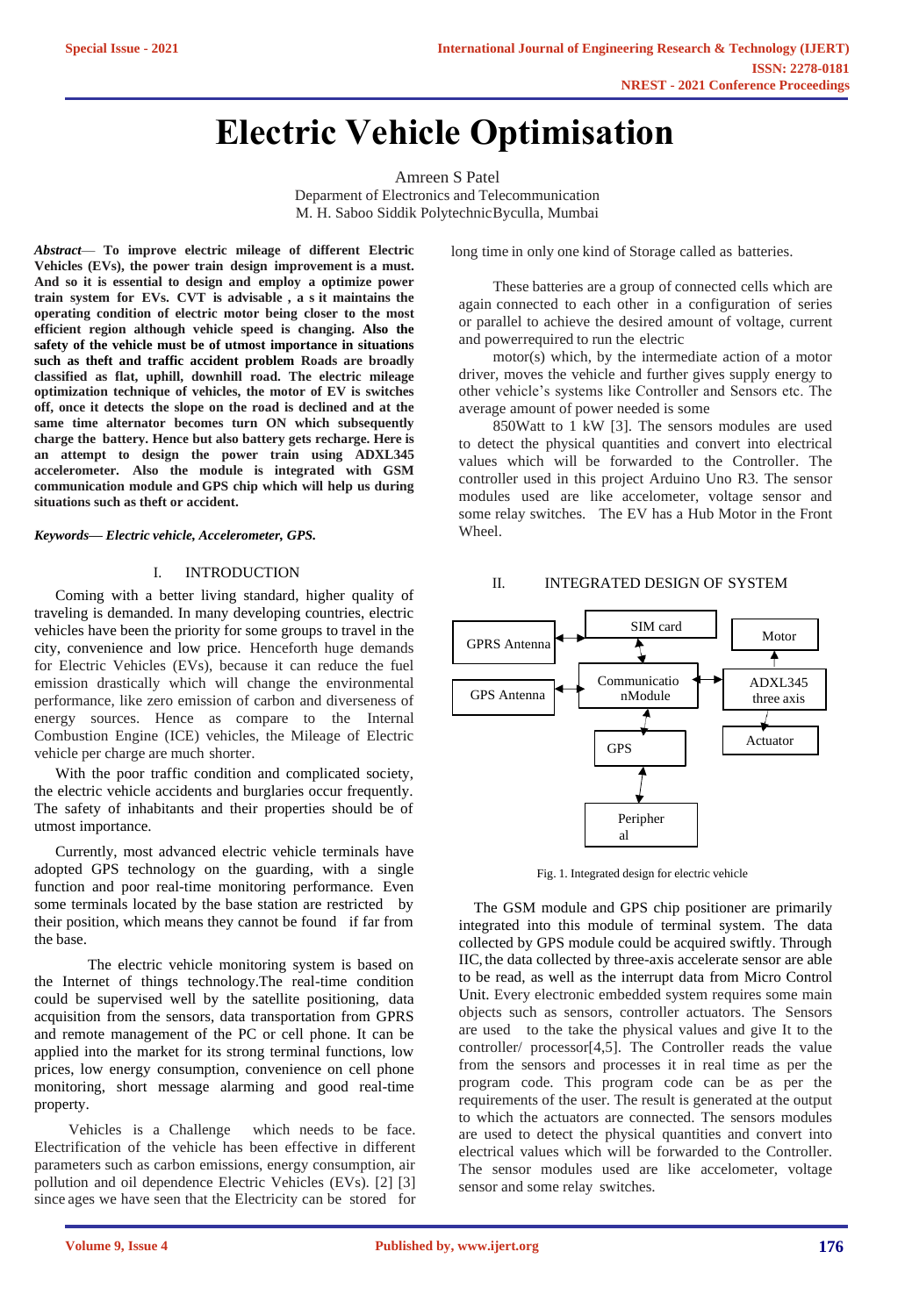# *A. SENSOR*

ADXL345 three-axis acceleration sensor is adopted in the system. It is primarily used to monitor the real time conditions, such as the abnormal vibration of an unprotected electric vehicle and roll overs or crashes while driving. ADXL345 is a three-axis acceleration sensor which has small cubage, low power consumption and high resolution. The measurement range reaches  $\pm 16$ g, which means it can be detected that not only the static acceleration of inclined state, but also the dynamic acceleration produced by crash of highspeed movement. Moreover, the change in the inclination of 1.0 degree is capable to be detected due to the 3.9mg/LSB resolution.

The connection between ADXL345 and IIC is shown in Fig.4. The address of IIC is 0x53 and the CS-pin should be pulled up to VDD I/O through a simple 2-wire connection, and ADD- pin must be connected to the VDD I/O or ground.

# *B. GSM Module*

The SIM card mounted GSM modem upon receiving digit command by SMS from any cell phone sends that data to the MC through serial communication. While the program is executed, the GSM modem receives the command 'STOP' to develop an output at the MC, the contact point of which are used to disable the ignition switch.The command so sent by the user is based on an intimation received by him through the GSM modem 'ALERT' a programmed message only if the input is driven low.

## III. EV POWEROPTIMISATION

In this part, we first describe the design of the experiment in which energy consumption and other data were collected. Then the methods used to analyse energy consumption are introduced. By using accelerometer sensor, we identify the characteristics of road surface and it is divided in to three part of stages as decline, inclined and normal surface. Hence first by using Arduino, with relay module we studied about rotation of motor such that when no slope, relay will be switched OFF and motor will stop otherwise motor will keep running. Due to increasing fuel electric charges it is imperative to have efficient EVs. In this project an attempt has been made to study the use of slope to improve the efficiency (mileage) of an Vs.



Fig. 2. Overview of output

# *A. Alarm Test*

The simulation of crash alarming during the normal driving is carried out. A model is freely fell from a certain height to acquire an instantaneous acceleration at the moment it crashes to the ground. If this acceleration is bigger than the preset one, an alarm is occurred.

# Modeling:

1) Rigid ground is used to restrict all the degrees of freedom in this model.

2) The normal velocity of electric vehicle is 30- 45Km/h and 30 Km/h is used in the test. It equals to the crashing speed falling from 3.5m, approximately.

3) Considered that the parts of the electric vehicle would be squeezed with each other in a real crash, the model should be more similar to a multiple squeezing environment. The acceleration is progressively decreased. There is a certain relationship between the generated acceleration and the installation site of the terminal. Because of the unknown interaction during the crash, it is better to use the automatic single surface contact algorithm, which is the most common one in the car crash simulation tests.

4) According to the references, it takes less than 100ms to real crash, thus the data in this 100ms is mainly analyzed in this test.

## *B. Slope Test*

1) When e-vehicle is simply running on road the motor turns ON and alternator as OFF.

2) When e-vehicle is running on inclined slope the motor remains turned ON and alternator as OFF.

3) When e-vehicle is running on declined sloped road the motor turns OFF and alternator as ON

Also, we are not using the dynamo for the purpose of charging of battery in all running conditions of e-vehicle. Under this condition wear & tear losses along with friction is being reduced and thus dynamo life is increased.

Power crisis has made expensive and unaffordable as well as use of Internal Combustion (IC) vehicles is polluting the environment. The world has realized the same promoting EVs today for EV adoption it is necessary to improve MPC (mileage per charge). Road surface having slope has got potential energy.

#### IV. CONCLUSION

Power train having accelerometer to identify potential energy and converting that to electrical energy will to improve MPC. The alternator system, motor, motor controller, DC-DC converter was considered in the work based on their extensive use in the field of automobiles. From the plotted graphs we can conclude that the vehicle travels for longer distance when the charging system has been adopted. The vehicle was tested for the source supply from the DC-DC converter to the batteries for many numbers of trials.

This depicted the successful results in extracting the rotational energy from the wheels through an alternator to charge the batteries arranged in series.The alternator used in the work will be in generating  $12V - 14V$  using the rotational energy from the wheels under forward motion. The DC-DC converter steps up the source from 12V DC to 24V DC, which results in charging the batteries used for the work.

By utilizing PC or cell phone, the monitoring of thereal-time condition is more convenient and reliable. It has the advantages of small cubage, low power consumption, high efficiency and accuracy, owing to the integrated terminal